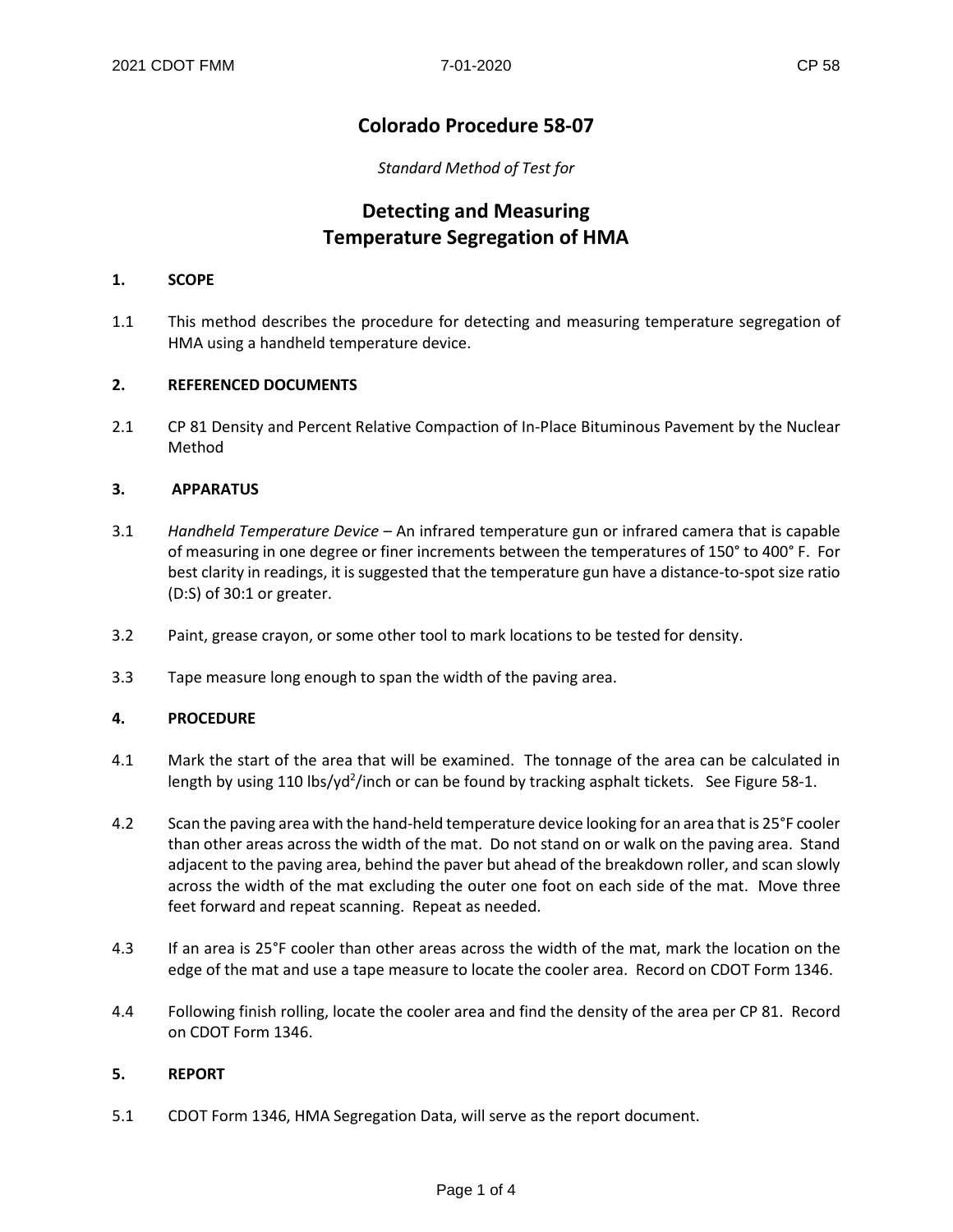In Figure 58-1 below, the tester performed the temperature segregation check correctly. A start was established and 500 tons were checked for temperature segregation. Three cool areas were found in the 500-ton temperature segregation check.



**Figure 58-1: Temperature Segregation Study Done Correctly**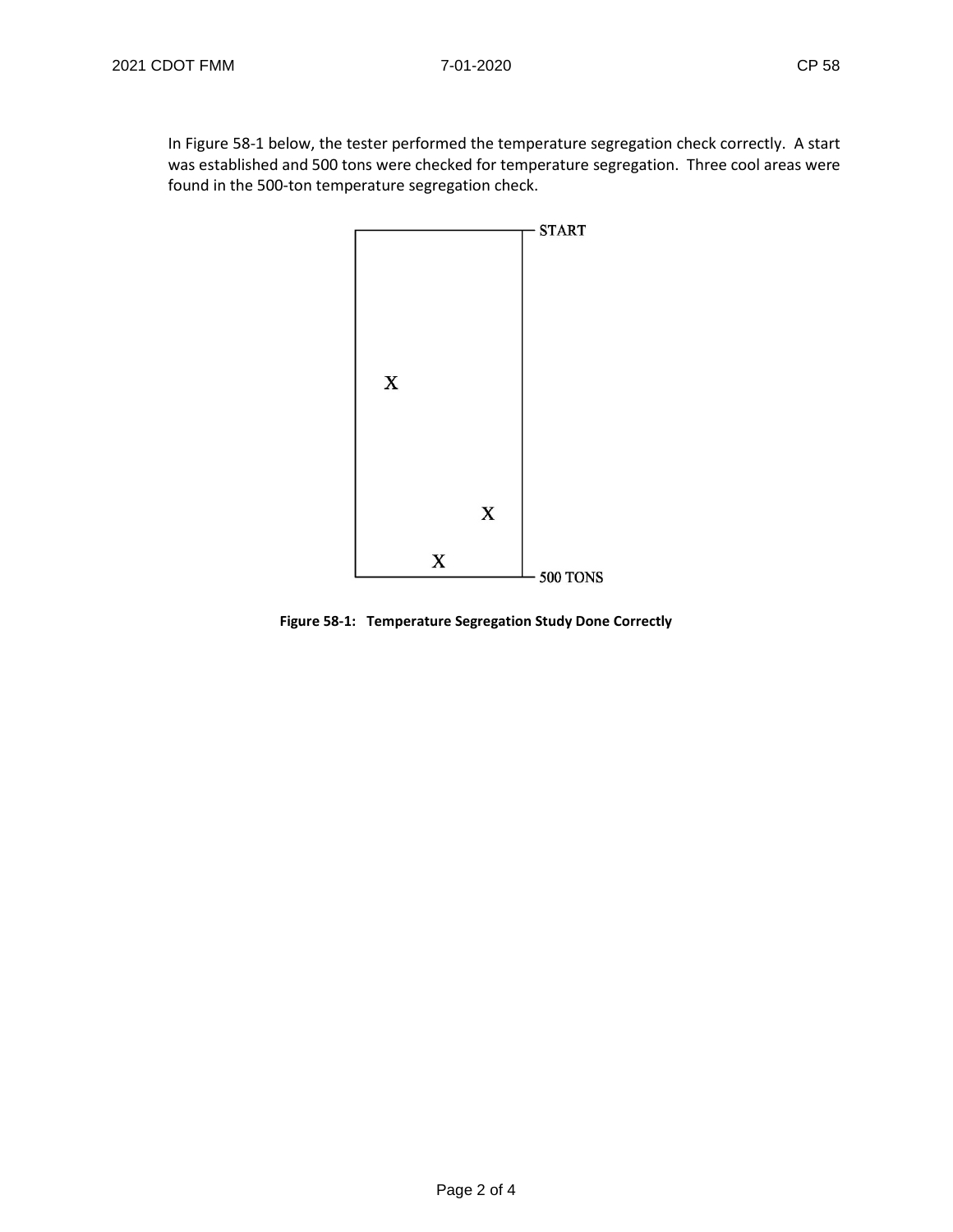In Figure 58-2 below, the tester did not perform the temperature segregation check correctly. A start was established and the tester went about 400 yards finding just two cool areas. He then restarted the temperature segregation check at the second cool area by establishing a new 500 ton test section. This resulted in finding five cool areas over the next 500 tons. This is incorrect.



**Figure 58-2: Temperature Segregation Study Done Incorrectly**